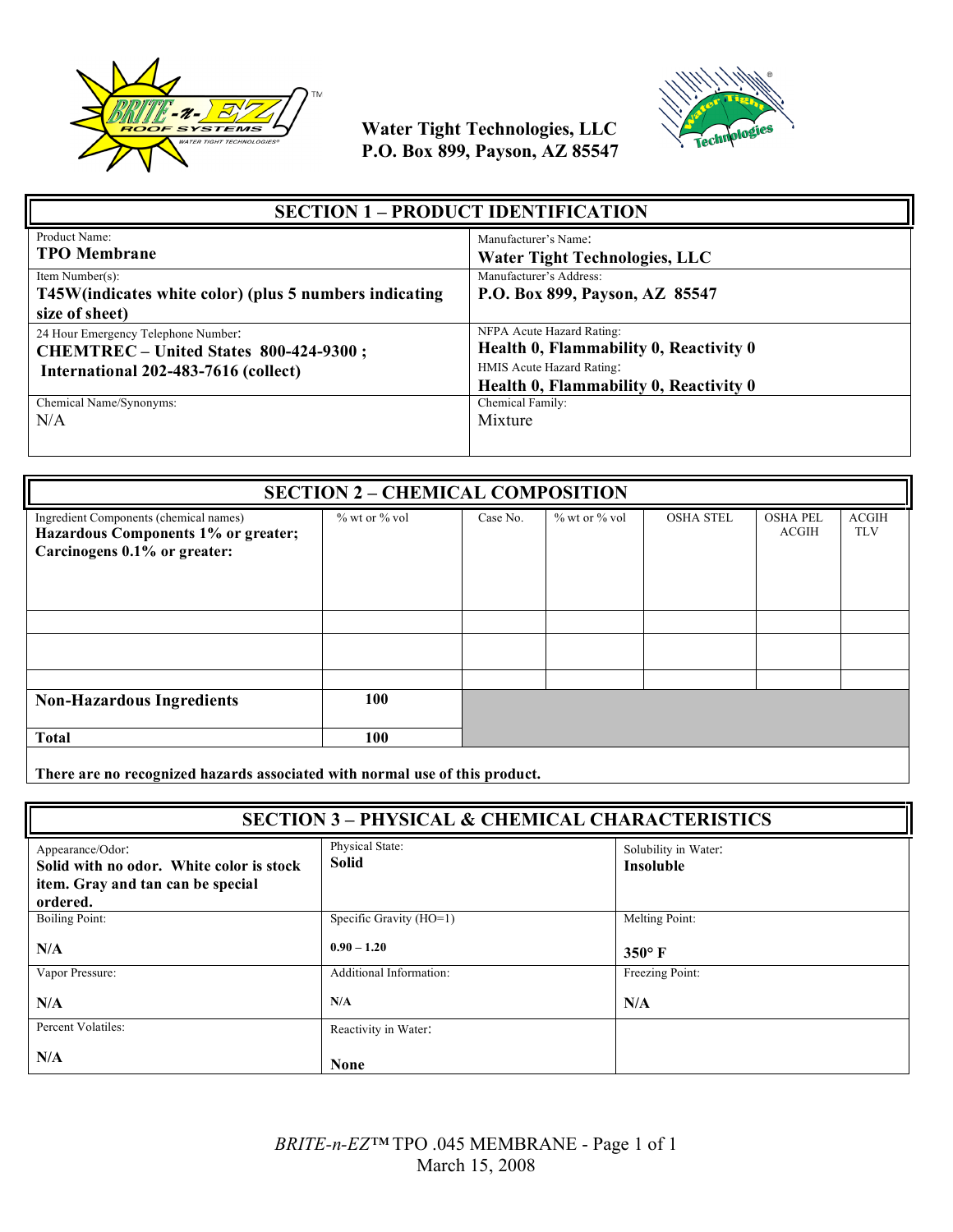



| <b>SECTION 4- FIRE &amp; EXPLOSION HAZARD DATA</b>                                                            |                                                                 |  |
|---------------------------------------------------------------------------------------------------------------|-----------------------------------------------------------------|--|
| Flash Point:                                                                                                  | Flammable Limits (in air):                                      |  |
| N/A                                                                                                           | LEL: N/A UEL: N/A                                               |  |
| Extinguishing Media:                                                                                          | Fire Fighting Procedures:                                       |  |
| Dry chemical, CO <sup>2</sup>                                                                                 | Use self-contained breathing apparatus and protective clothing. |  |
| Hazardous Decomposition Products:<br>Carbon dioxide, methane, propane, aldehydes and other<br>organic vapors. | Special Fire & Explosion Hazards:<br><b>None</b>                |  |
| Method Used:                                                                                                  | Auto-Ignition Temperature:                                      |  |
| N/A                                                                                                           | $600 - 770$ °F                                                  |  |

| <b>SECTION- 5 HEALTH HAZARD DATA</b>                                                                                                                                                                                                                                                                                                                                                                                 |                                                                                      |  |
|----------------------------------------------------------------------------------------------------------------------------------------------------------------------------------------------------------------------------------------------------------------------------------------------------------------------------------------------------------------------------------------------------------------------|--------------------------------------------------------------------------------------|--|
| Permissible Exposure Limit:<br>N/A<br>Effects of Overexposure:<br><b>Not Hazardous</b>                                                                                                                                                                                                                                                                                                                               | Signs and Symptoms of Exposure:<br>N/A                                               |  |
| Acute:<br>N/A<br>Chronic:<br>N/A                                                                                                                                                                                                                                                                                                                                                                                     | Carcinogenicity:<br>IARC, NTP, and OSHA do not list this product as a<br>carcinogen. |  |
| Emergency & First Aid Procedures:<br>Eye Contact:<br>Irrigate with water for 15 minutes. Remove contact lenses, if worn. Consult medical personnel if irritation persists.<br>Skin Contact:<br>Not normally hazardous<br>Inhalation:<br>Not normally hazardous unless at elevated temperatures. Remove to fresh air.<br>Ingestion:<br>Induce vomiting. Consult a Physician<br>Primary Route of Entry:<br><b>None</b> |                                                                                      |  |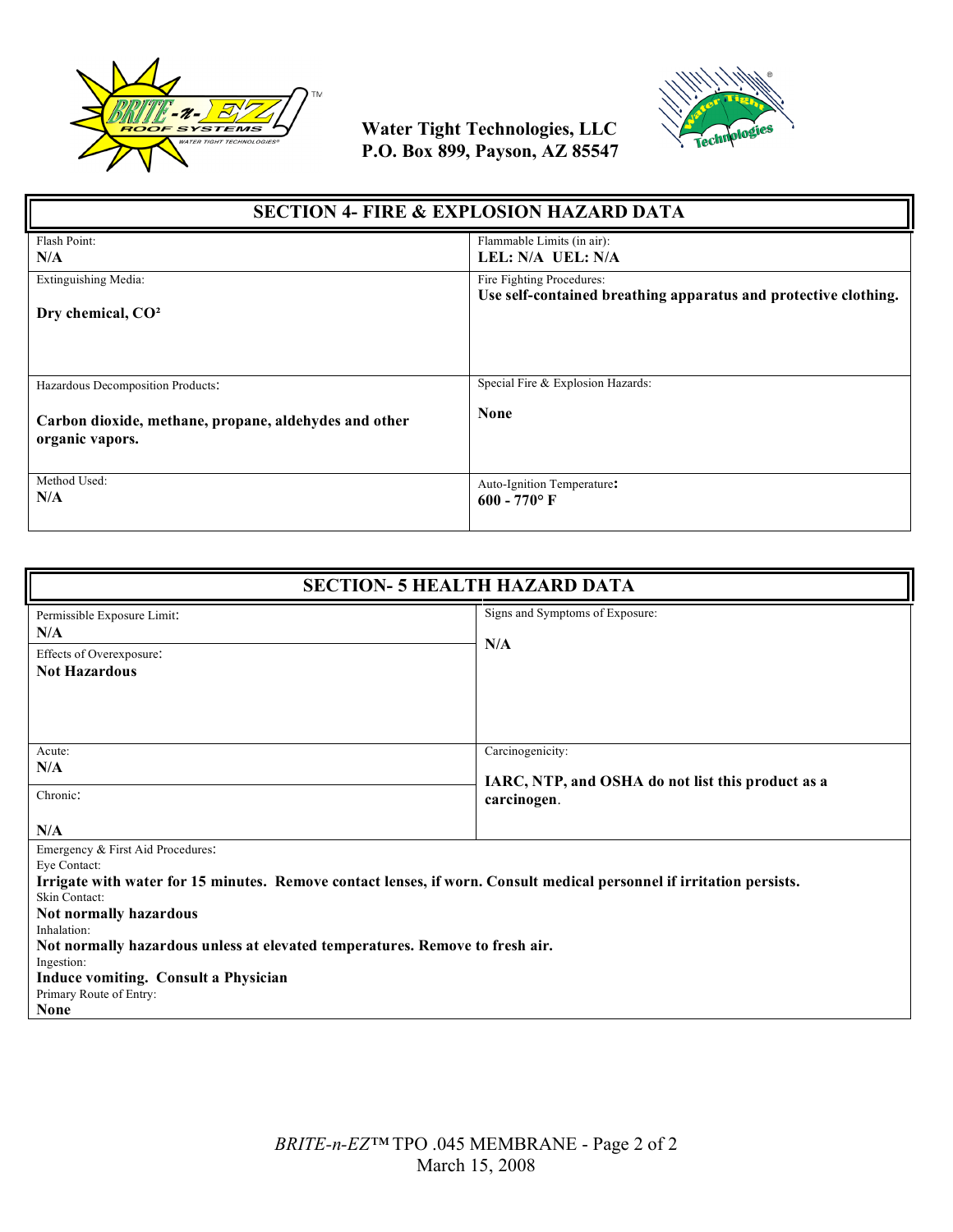



| <b>SECTION 6 – REACTIVITY DATA</b>                                                                            |                           |
|---------------------------------------------------------------------------------------------------------------|---------------------------|
| Stability:                                                                                                    | Incompatibility:          |
| <b>Stable</b>                                                                                                 | None known                |
|                                                                                                               |                           |
| Hazardous Decomposition Products:                                                                             | Hazardous Polymerization: |
| In the event of a partial combustion carbon dioxide, methane,<br>propane, aldehydes and other organic vapors. | Will not occur            |
| Conditions to Avoid:                                                                                          |                           |

**N/A**

## **SECTION 7 - SPILL OR LEAK PROCEDURES**

Steps to be taken in case material is released or spilled: Small spill:

 **N/A**

 Large Spill: **N/A**

Waste Disposal Method:

**Dispose of in accordance with federal, state and local health and pollution laws and regulations in landfill or by incineration.**

| <b>SECTION 8 - SPECIAL PROTECTION</b> |                                                     |  |
|---------------------------------------|-----------------------------------------------------|--|
| Respiratory Protection:               | Eye Protection:                                     |  |
| N/A                                   | Safety glasses with side shields recommended.       |  |
| Protective Gloves:                    | Other Protective Equipment:                         |  |
| <b>Not Required</b>                   | None required under normal installation conditions. |  |
|                                       |                                                     |  |
| Ventilation:                          |                                                     |  |
| No respirator needed.                 |                                                     |  |